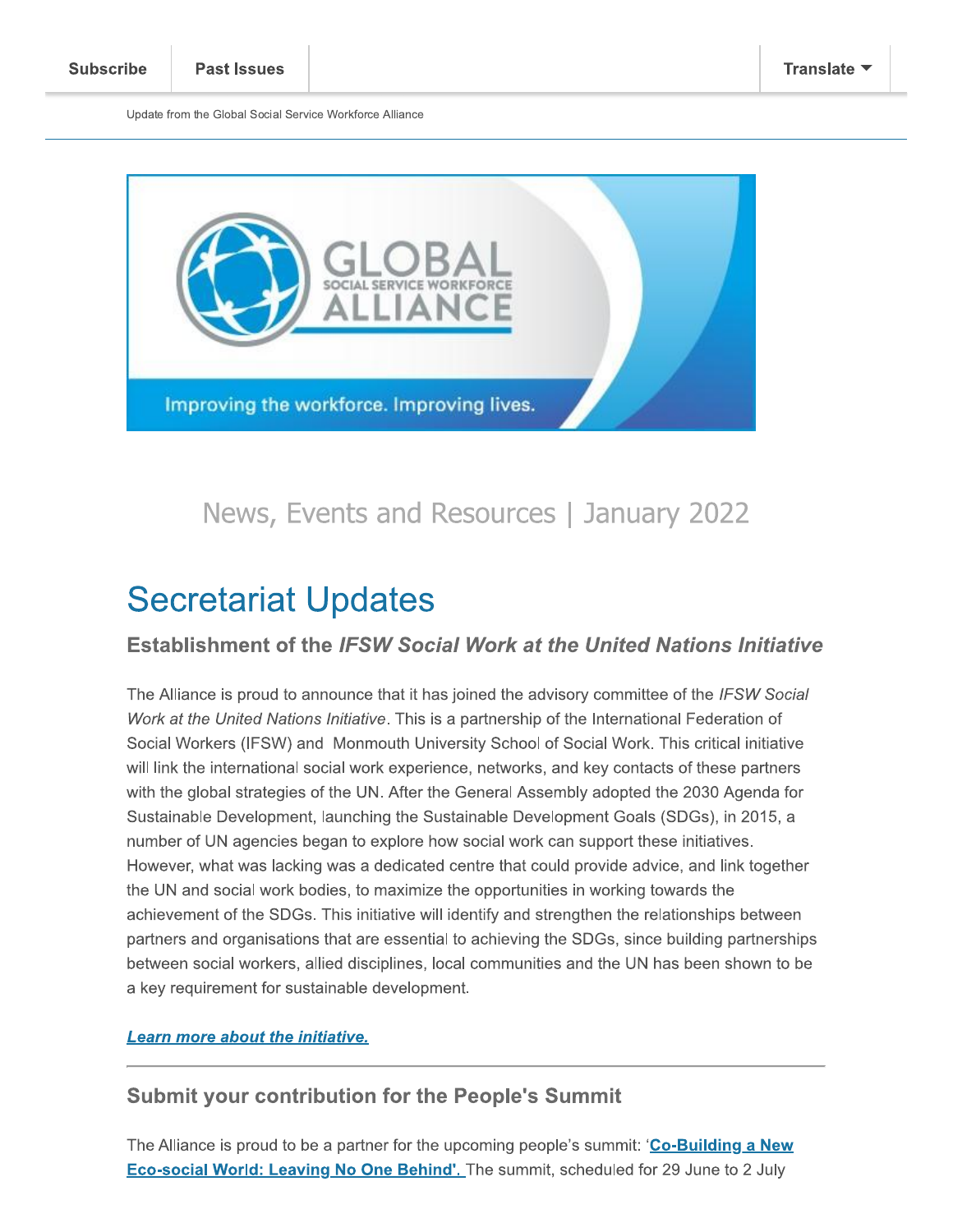#### **Subscribe**



We invite you to submit a contribution for inclusion in the summit

that shares the principles and values of your communities' programs, social movements, indigenous rituais, culture and knowledge, academic work, personal experiences, etc. The deadline for submission is 15th February 2022.

Learn more and submit your contribution.

## Upcoming Events

## [Webinar] OVC Electronic Case Management System Implementation [ 19 January 2022, 9:00-10:30am (EST)

The weblhar will discuss Data.FI's published, comprehensive implementation guidance Coming Events<br>
1997 - The Managementary 2022, 9:00-10:30am (EST)<br>
1997 - Saman (EST)<br>
1997 - Saman (EST)<br>
1997 - Saman (EST)<br>
1997 - Saman (EST)<br>
1997 - Saman (EST)<br>
1997 - Saman (ECMS) for Orph<br>
1997 - Saman (ECMS) for Or for electronic case management systems (eCMS) for Orphans and Vuinerable Children (OVC) programs. Electronic case management systems aim to capture key OVC data and improve case management for PEPFAR-supported programs. The guidance builds upon the related tool **Example 18 Alternation Case Management Sy<br>
January 2022, 9:00-10:30am (EST)**<br>
webinar will discuss Data.Fl's published, comprehensive impletertronic case management systems (eCMS) for Orphans and<br>
rams. Electronic case ma **19 January 2022, 9:00-10:30al**<br>The webinar will discuss Data.FI's publis<br>for electronic case management systems<br>programs. Electronic case management<br>case management for PEPFAR-supporte<br>published by PEPFAR in 2020, "**Elect** 2020, "Electronic Case Management System: Key Considerations." The new guide was developed in alignment with the nine digital principles for development designed to help integrate best practices into technology-enabled programs.

#### Register for the webinar.

### Access the full guidance document, developed with support from PEPFAR through USAID.

## USAID & Advancing Protection and Care for Children in Adversity  $(APCCA)$  Storytelling Workshop | 27 January 2022, 12:00-1:30pm  $(EST)$

USAID and the Advancing Protection and Care for Children in Adversity Secretariat will nost a storytelling workshop on Thursday, January 27. Learn how storytelling can be used effectively to further our development goals and how to craft a compelling story, with often scant content, poor images, and tight deadlines

#### **Register for the workshop.**

[Webinar] Estimating and monitoring caseloads for social workers | 3 February 2022, 2-3:45 pm (UTC)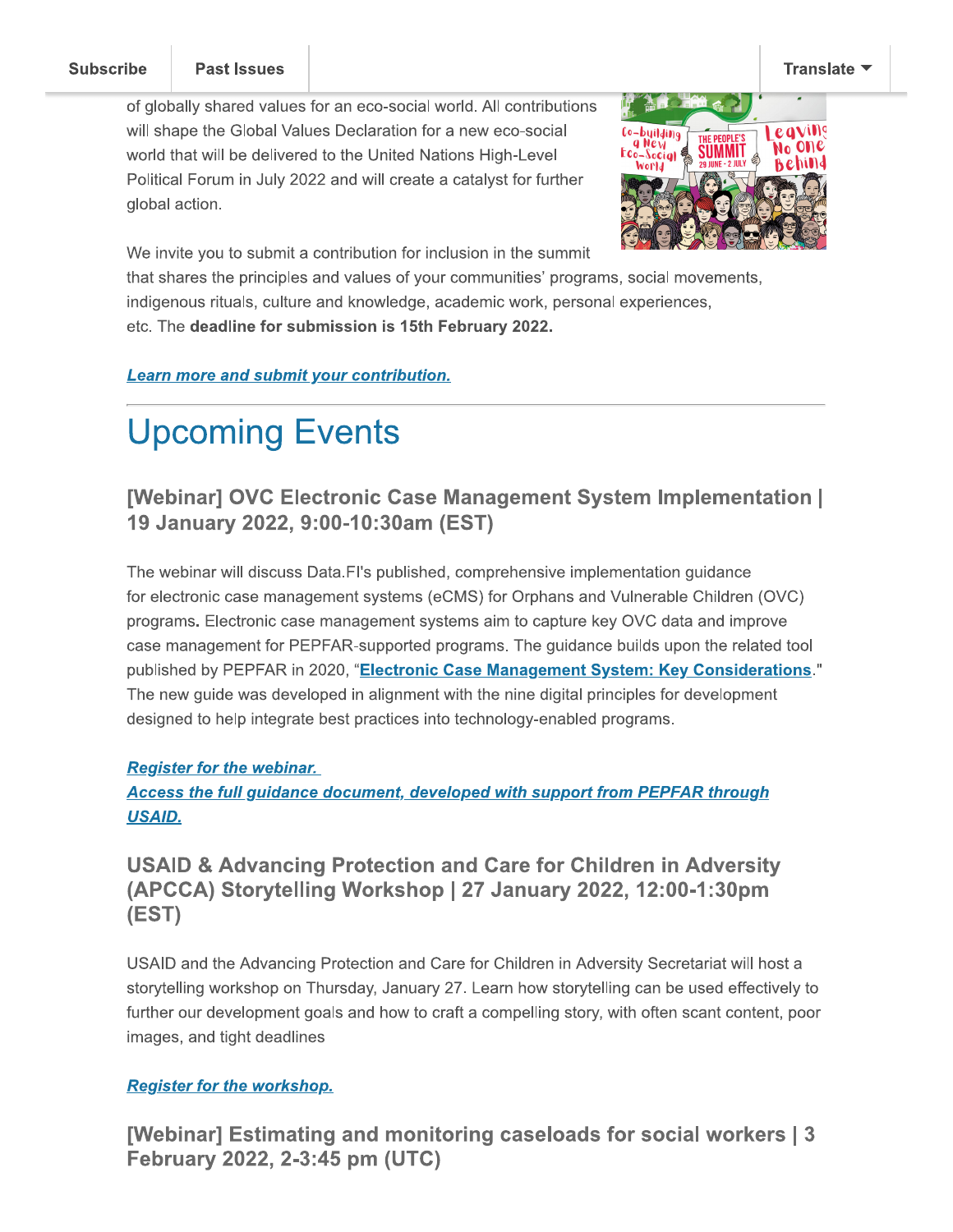and implementation of case management systems and other services require analysis of gaps and needs of human capacity in which estimated caseload per social worker is a useful variable. On a practice level, monitoring caseloads help to ensure quality of services and adequate working conditions for social workers. However, estimating, setting targets and monitoring caseloads for social workers are difficult exercises. Cases differ in complexity; clients have different needs and some cases are more time consuming than others. Social workers have different levels of skills and experience and the task they are expected to perform vary between systems. Further, lack of financial and human resources makes setting targets for caseloads a balancing act between providing services at scale while at the same time assuring quality.

Recognizing the challenges, this webinar, hosted by UNICEF, will offer practical examples within the child protection field, from the MENA region and beyond, of how caseloads can be estimated and monitored.

#### **Register for the webinar.**

## International Child Protection and Kinship Care Training | 26-27 **January 2022**

This e-training, hosted by CFAB, is for children's social workers who work in child protection or on care proceedings cases with a crossborder element. The focus of this training is on social work in an international context; child protection cases that cross international



borders; care proceedings with international family resources; and practical issues in international placements. This training course will be delivered by social workers from CFAB who have had extensive experience in cross border cases. Fee: £50

#### **Register for the training.**

## The Global Disability Summit | 16-17 February 2022

The Global Disability Summit offers a concrete mechanism for collecting new, ambitious and widespread commitments critical to achieving real change for persons with disabilities. The Summit will mobilize efforts for the implementation of



the UN Convention on the Rights of Persons with Disabilities, the principle of 'Leave No One Behind' and building back better and more inclusive with regards to Covid-19. The International Disability Alliance, the Government of Norway and the Government of Ghana will host the second Global Disability Summit, which will be mainly virtual.

#### **Register for the summit.**

**ISPCAN Congress, Quebec City, Canada | 28-30 March 2022**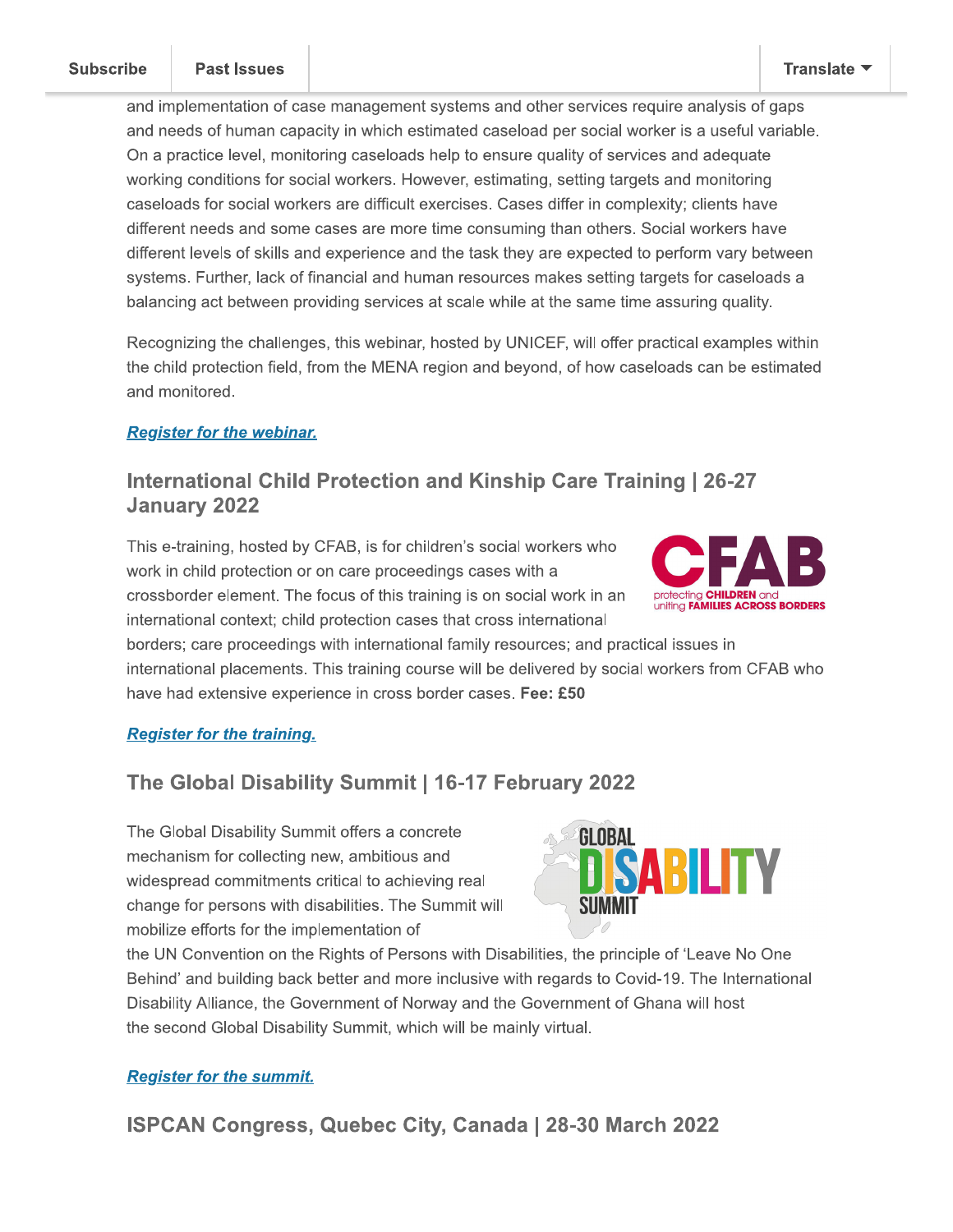**Subscribe** 

chosen. Indeed, COVID-19 has seriously damaged our social and community fabric, and the most vulnerable children in our societies are among those who will suffer the most in the long run. For them, we must rebuild our solidarities, recreate our links, repair our communities and relaunch our alliances to better support our families. Come share your knowledge and



your solutions to ensure that, from north to south, as many children and adolescents as possible can grow up in nurturing environments free from violence, abuse and neglect. ISPCAN is closely monitoring the situation surrounding COVID-19. At the moment, they are moving ahead with plans to host the event in person and are also looking at hybrid options to also make the congress available online.

#### **Register for the congress.**

## **Resources**

The resources below can be found in our **Resource Database**. For resources specific to COVID-19, be sure to view our **COVID-19 Resources** page. If you have a new resource to share, please contact us.

## [Framework] Towards Psychosocial Resilience and Well-being: A framework to ensure a community-based and contextualised approach to MHPSS interventions

Mental Health and Psychosocial (MHPSS) approaches and interventions have always been important for Terres des hommes and embedded in their programming. They have adopted a framework to respond better to the contexts in which they work. The framework is composed of five core elements. The five core elements are the well-being pillars, resilience capacities, socio-ecological approach, the IASC intervention pyramid and a set of four principles ensuring a participative and inclusive way of working.





#### **Access the framework.**

## [Workshop tools] Practical Life Skills - Workshops for care leavers and those remaining in care

Youth who grew up in care can face challenges that are often different from the challenges faced by other young people. They often leave care without any definite or tangible support from the government, little to no support from the residential care facility they are leaving, and sometimes limited connections to family or community. This series of resources are designed by care leavers for care leavers to help equip youth for life outside of care, strengthen coping strategies, foster safety nets and community networks. It builds from earlier life skills work that the Kenyan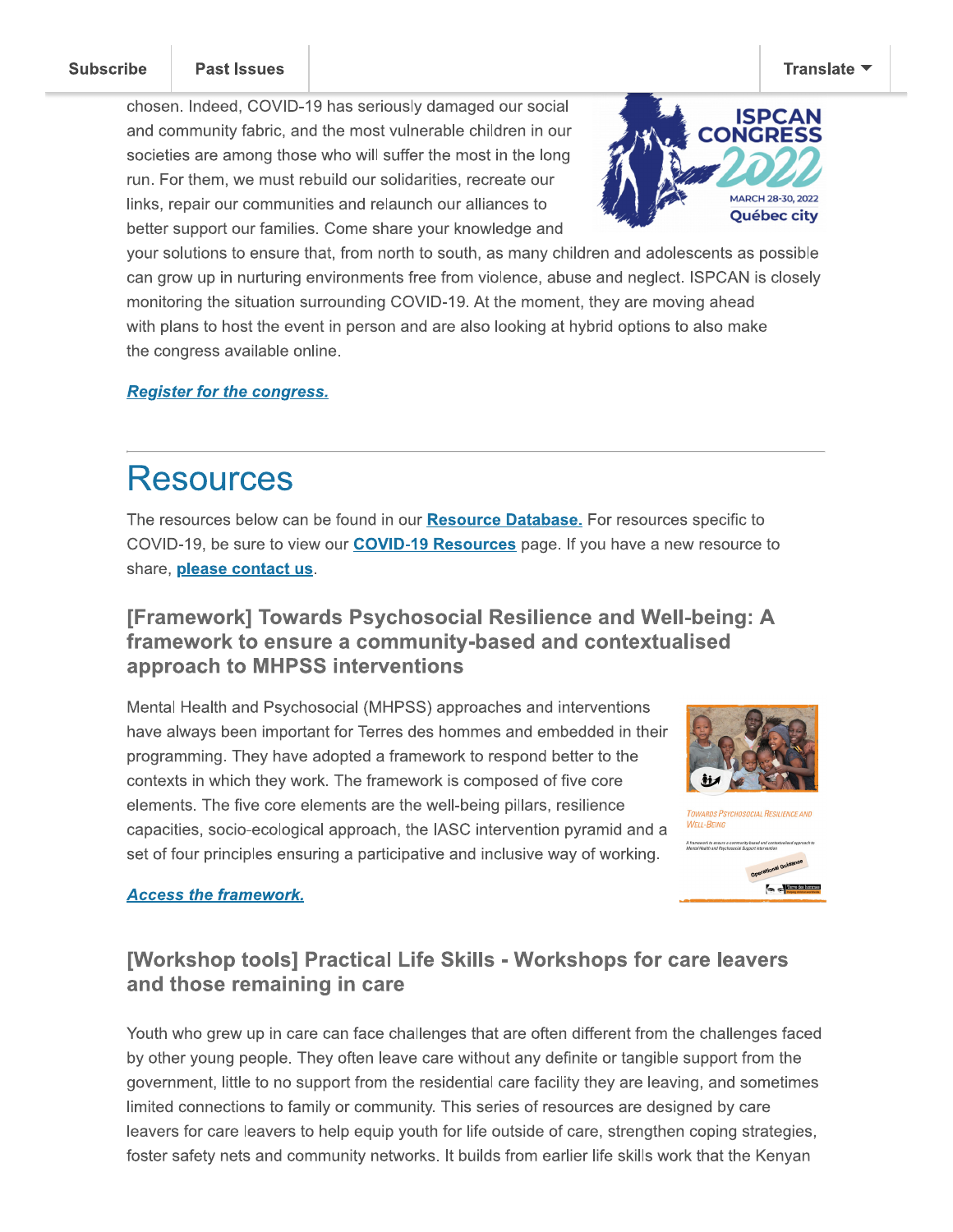#### **Subscribe** L. postupe and the particle particle in the set of the set of the set of the set of the set of the set of the set of the set of the set of the set of the set of the set of the set of the set of the set of the set of the set o

-

trained to mentor and support care leavers through one-to-one or group sessions. The participant handbooks are for the youth participating in the program. Subscribe<br>
Trained to mentor and support care leav<br>
sessions. The participant handbooks ar<br>
program.<br>
Access the guides and handbooks:<br>
• Facilitator Guide: Workshops f<br>
<u>Facilitator's Guide: Workshops</u><br>
to 17 years old<br>
•

 -

- Facilitator Guide: Workshops for care leavers and those remaining in care aged 10 to 13 years old
- Facilitator's Guide: Workshops for care leavers and those remaining in care aged 14 to 17 years old

 -

-

- Facilitator's Guide: Workshops for care leavers and those who have recently left care aged 18 to 25 years old
- Participant Handbook Companion: A workshop for care leavers and those who have recently left care aged 10 to 13 years
- Participant Handbook Companion: A workshop for care leavers and those who have recently left care aged 18 to 25 years

## [Declaration] Global Declaration on Justice with Children

The Global Declaration on Justice With Children is a culmination of the discussions held before and during the 2021 world Congress on Justice with Children that gathered over 4,800 intergenerational participants from over 100 countries from 15-20 November 2021. The Global Declaration was drafted together by children and adults to call for action towards genuinely realising justice with children, inclusive access to justice for children without discrimination, resilient access to justice for children in the face of crises and pandemics, and child-friendly access to justice for all children in contact with the law. It highlights specific action

points to be taken by states and civil society alike in partnership with children as experts and central players, which can assist us to collectively move forward towards accomplishing these important goais.

#### Access the declaration.

|--|

## Join the Alliance

Not yet a member of the Alliance? We have over 2,900 members across nearly 150 countries who have joined us to support the work or strengtnening the social service workforce. <u>Register to become</u> a member.



| GLOBAL DECLARATION ON<br><b>JUSTICE WITH CHILDREN</b>   |                                                                                                                                                                              |                          |
|---------------------------------------------------------|------------------------------------------------------------------------------------------------------------------------------------------------------------------------------|--------------------------|
|                                                         |                                                                                                                                                                              |                          |
|                                                         |                                                                                                                                                                              |                          |
| and think the property of the                           | a gankanade  en - L.B.EC (manualment-screen) controls are in each also is a<br>level about the transport and the potential charac-                                           |                          |
| to a strong the attraction of the                       | discover gives and inclusive civilization to<br>                                                                                                                             |                          |
|                                                         | <b><i>College Corp. And Audience St.</i></b><br>of hird all controls. First lights interacting the interaction business.                                                     |                          |
| And Figure & Artists and Museum shot.                   | and the chairman that meetings the day degree.<br>this and bound to the bulletin the barret and control of fraction with publicity and                                       |                          |
|                                                         | then the street fabiols challen's hural the tribe of the fabiolity teams taken of the<br>and fasters interface tommunic or statemed basical entance, the cross handed climat |                          |
|                                                         | declarings and in two site offices of the content fighting August concentrate<br>the Improvince for European Companisher and Derftspream and the Techniques for              | ter Art to reach Highes. |
|                                                         | Reported. And never exclusive documents unrest this exception of this Columb of Europea and the<br>will are home award Two Baker Mcharitie, prevails stack                   |                          |
|                                                         | perceives, the Committee collections the Clair and Hunt-Asia<br>advertised strength personal recognition of the financy Company.                                             |                          |
|                                                         | at the second constitutes is planned probably and boll research to                                                                                                           |                          |
| Lange in the costs and<br>color capitals and culprises. | is an object exploral of situation and allow                                                                                                                                 |                          |
|                                                         |                                                                                                                                                                              |                          |
| <b>Bookley</b> The List                                 | commentary and and its than follows<br>background Scottish State 40<br>blooks Dackstine Dealtsched Dacks; \$192 and Linia December (Next Alman                               |                          |
|                                                         | \$900 strike from president district secure that because or increasing products                                                                                              |                          |